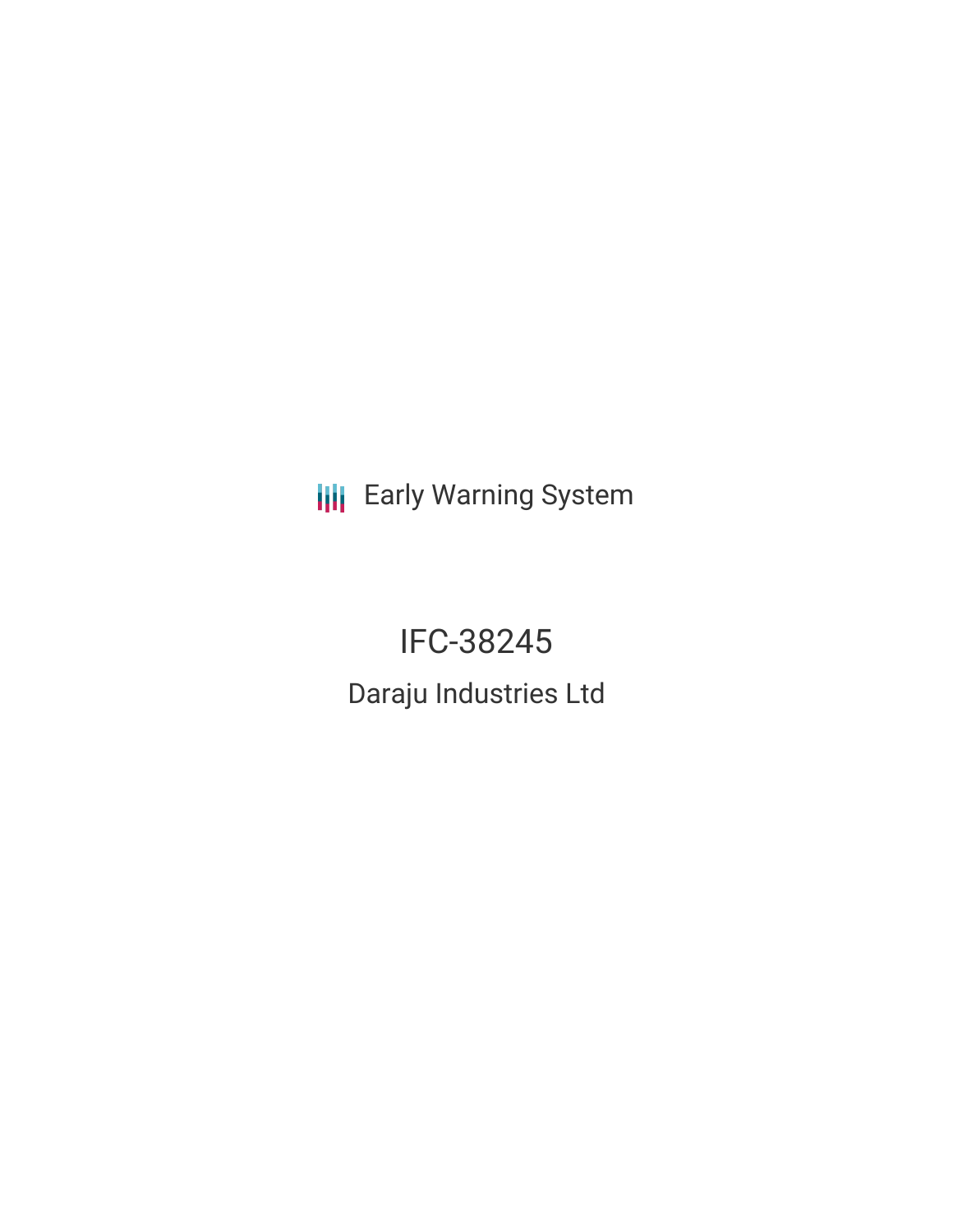

# **Quick Facts**

| <b>Countries</b>               | Nigeria                                 |
|--------------------------------|-----------------------------------------|
| <b>Financial Institutions</b>  | International Finance Corporation (IFC) |
| <b>Status</b>                  | Proposed                                |
| <b>Bank Risk Rating</b>        | B                                       |
| <b>Voting Date</b>             | 2018-08-24                              |
| <b>Borrower</b>                | <b>DARAJU INDUSTRIES LTD</b>            |
| <b>Sectors</b>                 | Industry and Trade                      |
| <b>Investment Amount (USD)</b> | \$11.00 million                         |
| <b>Project Cost (USD)</b>      | \$30.00 million                         |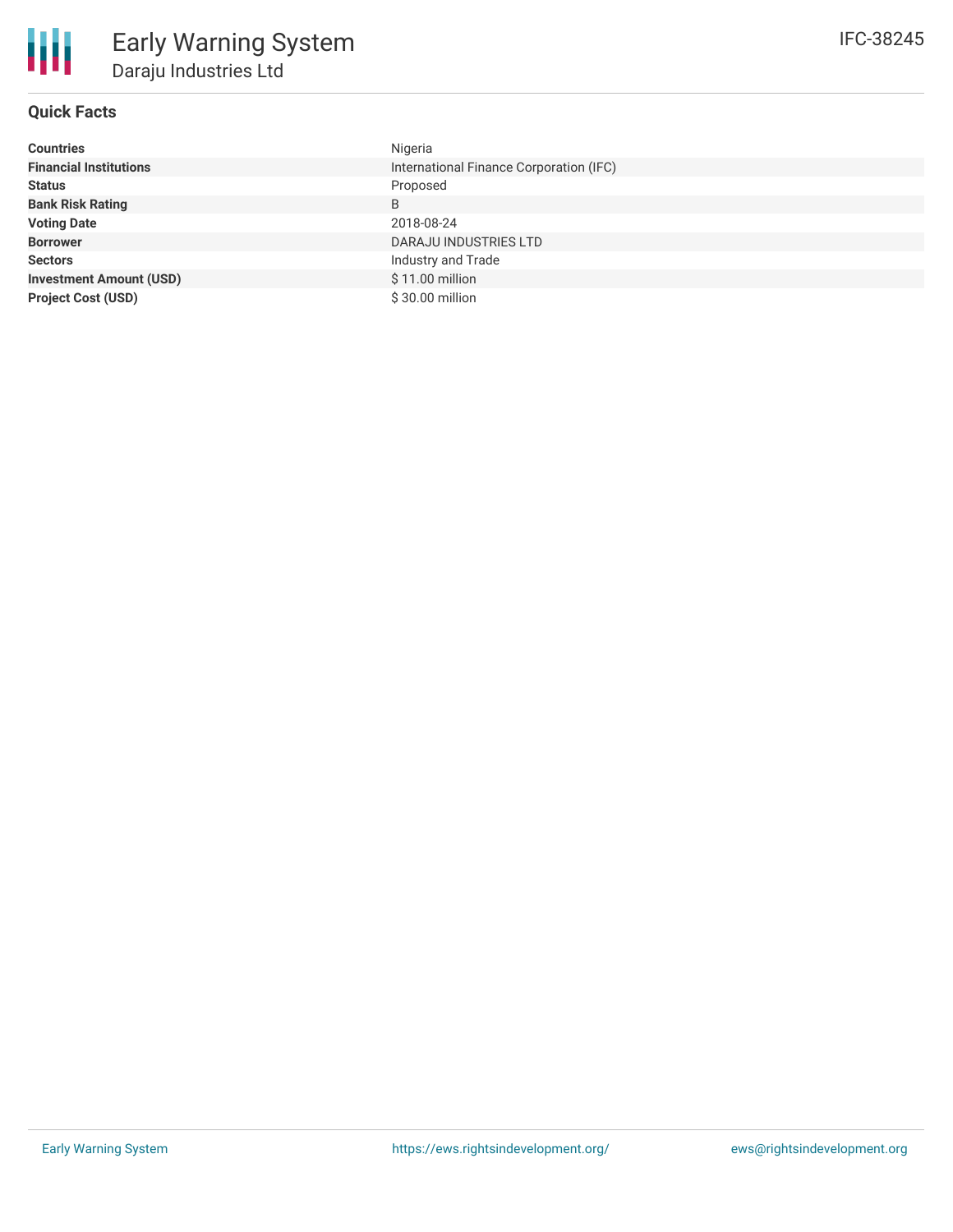

# **Project Description**

The project consists of the expansion of Daraju's production capacity of hygiene products, backward integration to manufacture certain raw materials, and energy efficiency and infrastructure improvements.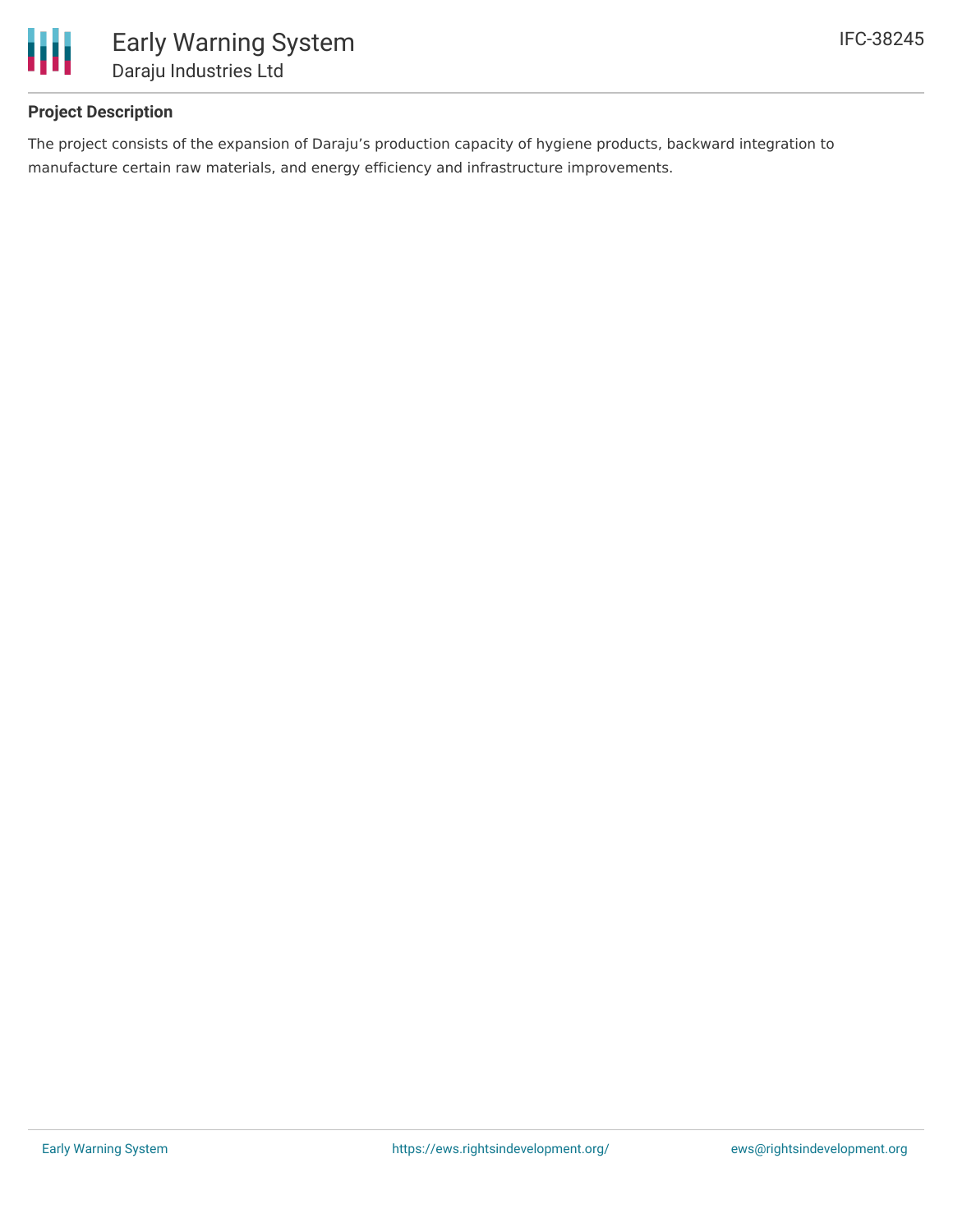### **Investment Description**

冊

• International Finance Corporation (IFC)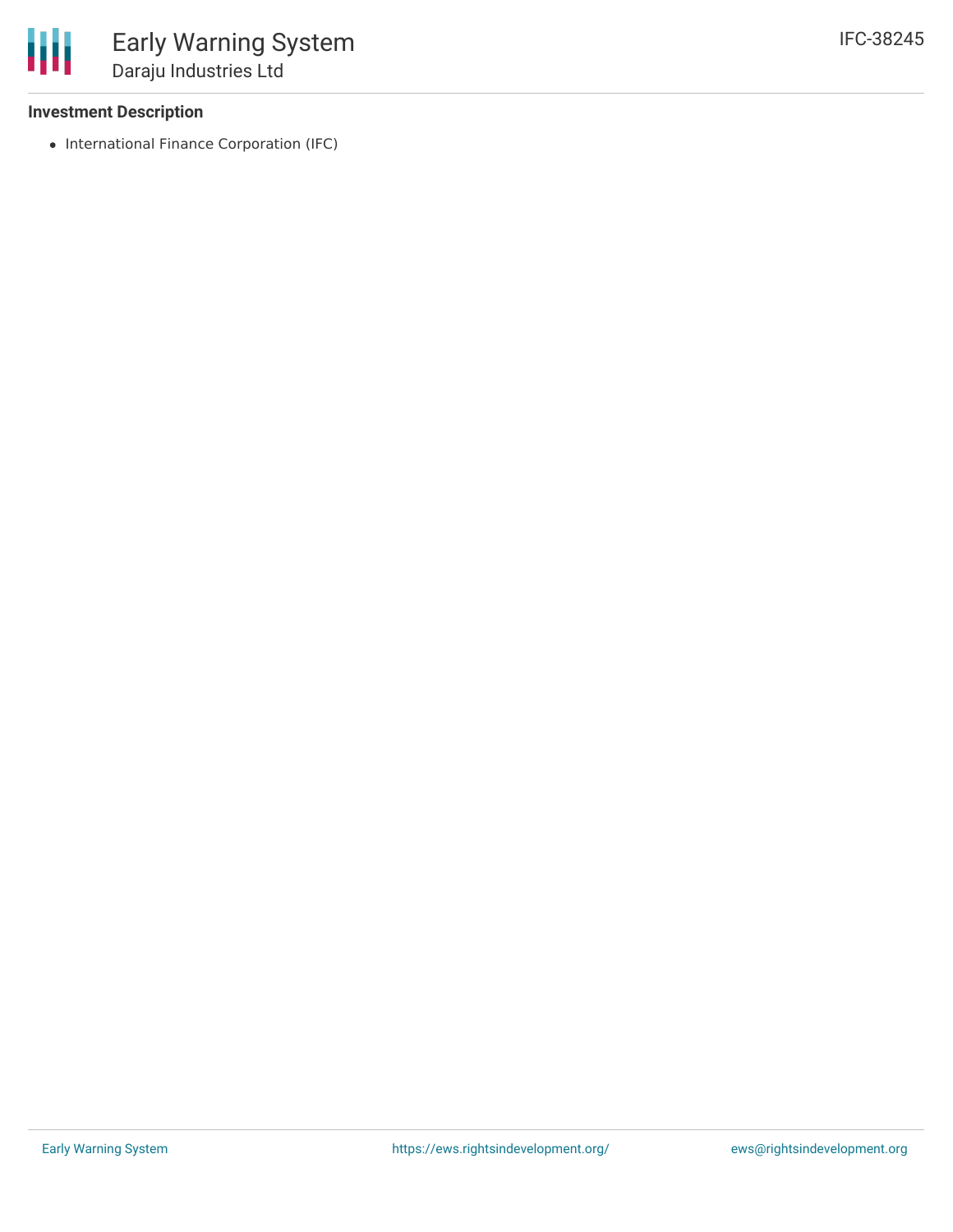

| <b>Private Actor 1</b> | <b>Private Actor</b><br>: Role | <b>Private Actor</b><br><b>Sector</b> | <b>Relation</b> | <b>Private Actor 2</b> | <b>Private Actor</b><br>2 Role | <b>Private Actor</b><br>2 Sector |
|------------------------|--------------------------------|---------------------------------------|-----------------|------------------------|--------------------------------|----------------------------------|
|                        |                                | -                                     |                 | DARAJU INDUSTRIES LTD  | Client                         | $\overline{\phantom{0}}$         |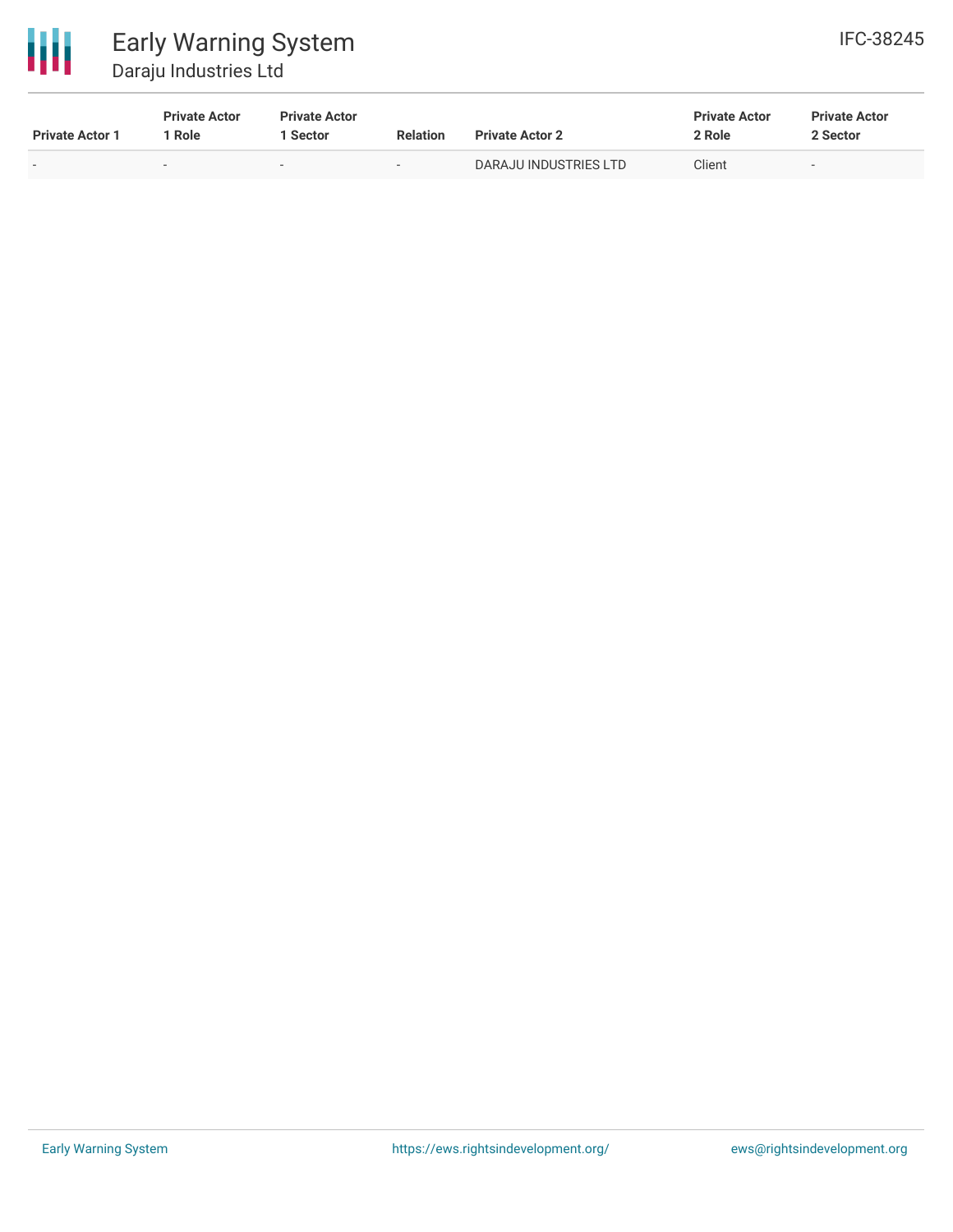

## **Contact Information**

Daraju Industries Ltd Mr. J.S. Krishnan Chief Financial Officer +234 811 397 8118 Js.krishnan@daraju.com Plot 4, Block F, 159-161 Ladipo St, Mushin, Lagos www.daraju.com

### ACCOUNTABILITY MECHANISM OF IFC

The Compliance Advisor Ombudsman (CAO) is the independent complaint mechanism and fact-finding body for people who believe they are likely to be, or have been, adversely affected by an IFC or MIGA- financed project. If you submit a complaint to the CAO, they may assist you in resolving a dispute with the company and/or investigate to assess whether the IFC is following its own policies and procedures for preventing harm to people or the environment. If you want to submit a complaint electronically, you can email the CAO at CAO@worldbankgroup.org. You can learn more about the CAO and how to file a complaint at http://www.cao-ombudsman.org/